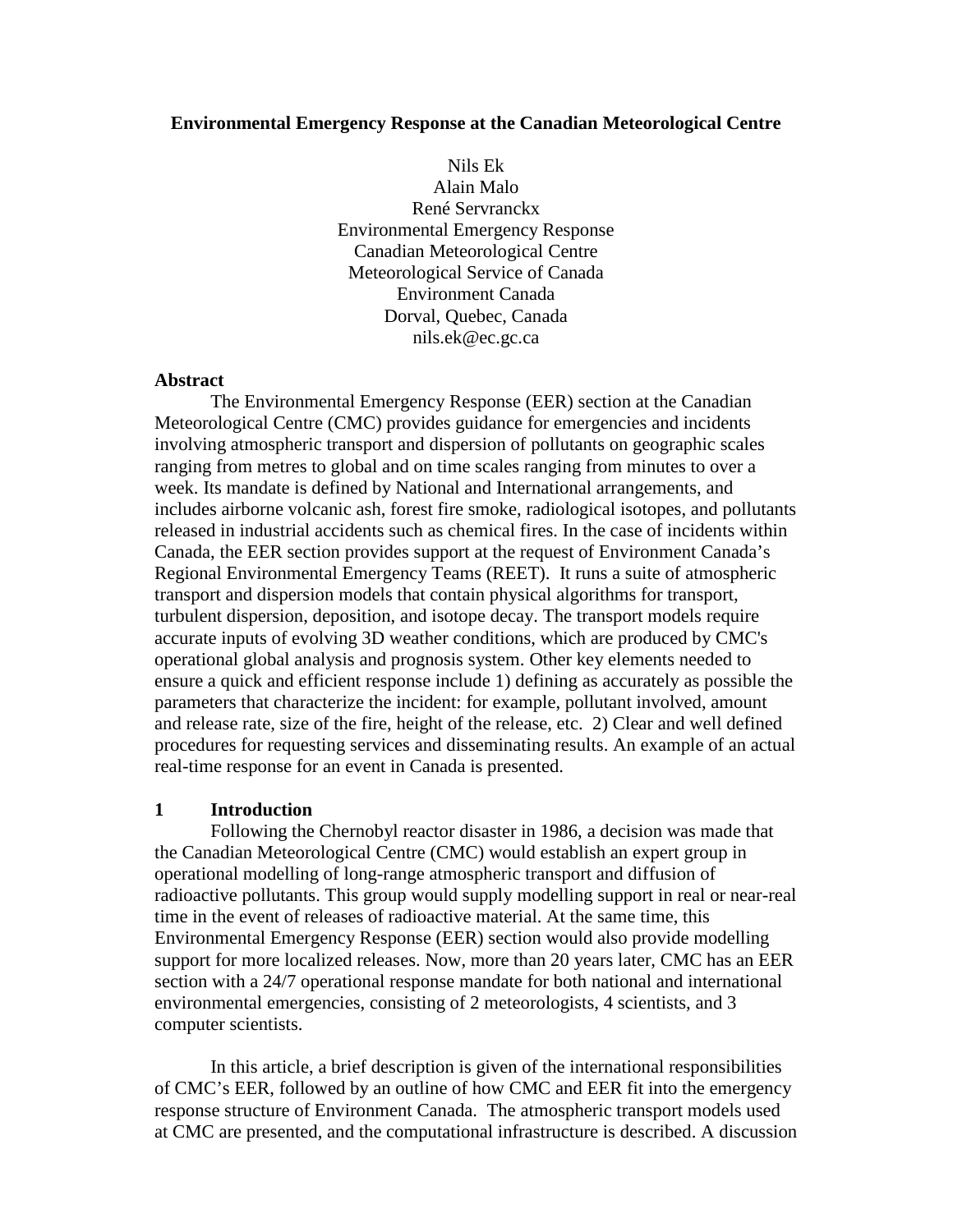follows on the importance of correct communication procedures, both in requesting modelling support, and in disseminating and interpreting the modelling results. The article concludes with an example of a response by CMC's EER that demonstrates the impact of correct meteorological inputs.

# **2 International Mandates**

In 1993, the CMC was designated by the World Meteorological Organization (WMO) and the International Atomic Energy Agency (IAEA) as a Regional Specialized Meteorological Centre (RSMC), responsible for providing atmospheric transport modeling advice during nuclear emergencies. Presently there are eight RSMCs providing global coverage.

The support provided consists of running the global transport model to predict the spread, concentration, and deposition of released radionuclides, and disseminating the results to appropriate recipients.

Environment Canada, in agreement with the International Civil Aviation Organization (ICAO), designated CMC as a regional Volcanic Ash Advisory Centre (VAAC) in 1994. The same long-range model used for prediction of radionuclide transport and dispersion can be used to model the evolution in the atmosphere of volcanic ash plumes, a highly significant hazard for aviation. VAAC Montreal is one of nine centres world-wide.

CMC also provides support to the Provisional Technical Secretariat of the Comprehensive Test Ban Treaty Organisation (CTBTO), as part of the global receptor-oriented verification system. CMC uses inverse transport modeling to help link the detection of radionuclides to possible sources.

#### **3 National Mandates and Program Drivers**

CMC supports lead response organizations within Canada for a number of situations:

- Nuclear emergencies, as a partner in the Federal Nuclear Emergency Plan (FNEP), and with Health Canada;
- Atmospheric toxic spills & local emergencies, upon request by Regional Environmental Emergency Teams (REET);
- Natural hazards, such as forest fires, volcanic eruptions.
- In conjunction with Foreign Affairs and the International Trade Ministry, CMC is part of the Canadian Authority for CTBT.

The EER section is an active partner in National Defence CRBNE Research and Technology Initiative (CRTI) projects. The active partner is the Radiation Protection Bureau of Health Canada.

# **4 CMC Models Supporting Emergency Response**

As part of its operational global analysis and prognosis system, CMC maintains a set of state-of-the-science Numerical Weather Prediction (NWP) models that analyse and predict weather around the globe, around the clock. The outputs of these models – wind, temperature, humidity, stability, etc. - serve as inputs to the transport-dispersion models which then predict the movement of pollutants in the atmosphere. The impact of accurate inputs to the transport-dispersion models is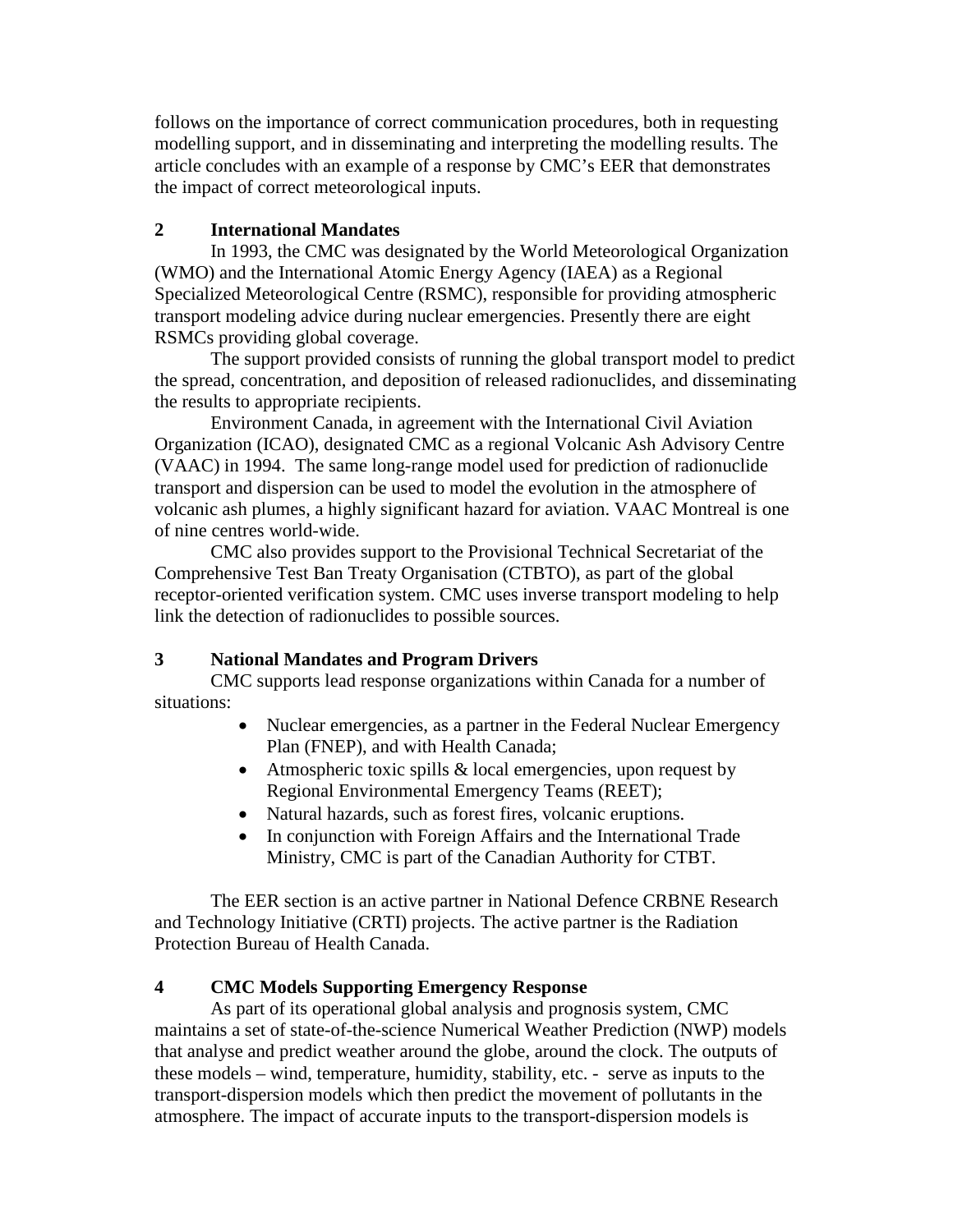especially significant when in cases where the weather is changing – in particular wind speed and direction.

### **4.1 Numerical Weather Prediction**

The backbone of NWP at CMC is the Global Environmental Multiscale (GEM) model, which is a complete primitive-equations model with full physics that provides weather forecasts over Canada for up to 10 days. GEM is configured to run operationally at a horizontal resolution of 33 km globally, 15 km regionally over North America, and at 2.5 km over sensitive coastal and populated areas. All three configurations use 58 vertical levels that extend from the ground upwards to 30 km. The global and regional GEM configurations update the analyses and forecasts every 6 hours, while the 2.5 km model is re-run every 12 hours.

# **4.2 Transport-Diffusion Models**

The EER section employs a suite of models, all developed at Environment Canada. Their usage depends on the situation and the desired product.

The simple Trajectory model can be used to model the future (or past) trajectory of a small number of air parcels released (or arriving) at a point, using winds supplied by GEM. Running the model backwards in time is useful for obtaining a rapid estimate of potential locations of a pollutant source.

The Canadian Emergency Response Model (CANERM) was first applied to the Chernobyl case to demonstrate the utility of Eulerian transport modeling (Pudykiewicz). In addition to transport and turbulent diffusion, it takes into account the removal of pollutants from the air due to gravitational settling, wet scavenging, surface deposition, and radioactive decay. CANERM can be run in either forward or backward mode. Horizontal grid size and resolution can be varied, up to hemispheric in extent for long range transport (5 or more days).

Lagrangian models, of which there are three, are used for situations involving smaller scales (Thomson, 1987). The zero-order "Modèle Lagrangien de Dispersion de Particules" (MLDP0), adds a random displacement of air particles in a background wind field supplied by GEM. The random displacement simulates the chaotic movement of particles in a turbulent wind field.

There are two first-order Lagrangian models; "first-order" indicates that the turbulent wind fluctuations are simulated by adding a random fluctuation to the provided wind field before computing the resulting particle motion (Wilson and Sawford, 1996). This technique has more physically realistic properties than the zeroorder one.

"Modèle Lagrangien à Court Distance" (MLCD) is the simplest of the Lagrangian models, and the quickest to run. It is intended for small-scale and short time periods, typically less than 100 km and 12 hours. It requires inputs of wind at one or more levels, precipitation, surface roughness, and atmospheric stability. The model is able to take into account changes in these quantities with time. Either GEM output or user-entered values can be used. Since the MLCD grid is relatively small, meteorological conditions for this model are uniform across the domain.

The first-order "Modèle Lagrangien de Dispersion de Particules" (MLDP1) is designed for either short or long range. As with MLDP0, The meteorological fields vary over the 3D grid, making it more realistic than MLCD, but more computationally expensive than the others.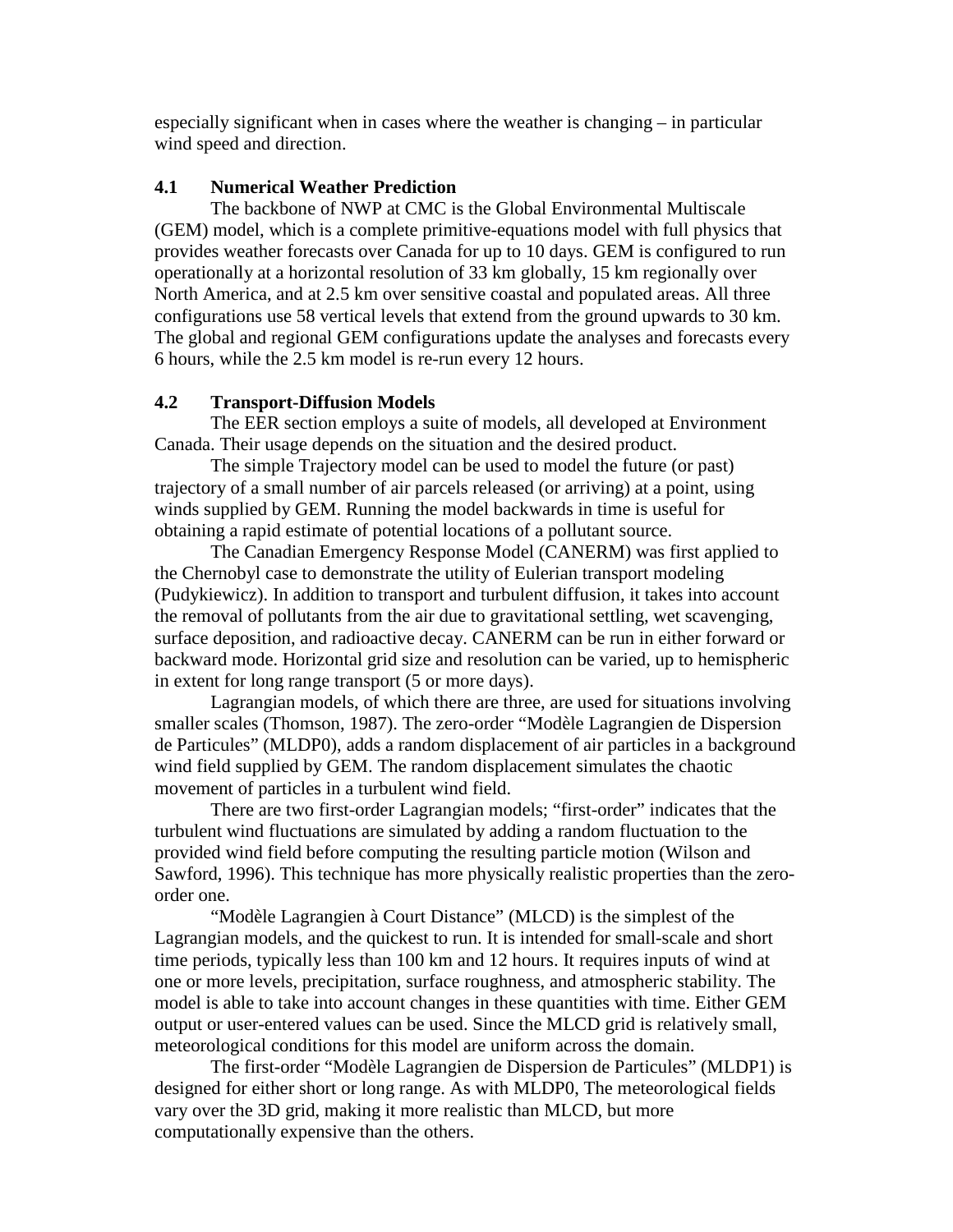The above models all include a source model that allows the user to specify the amount of material, the shape and size of the initial release (e.g. puddle, fireball, column), its duration, settling rate, and, in the case of nuclear material, the isotope(s). Although removal from the atmosphere due to radioactive decay is computed, there is presently no account taken for any resulting radionuclide offspring.

As part of recent CRTI projects, a prototypical Urban Lagrangian Stochastic model (UrbanLS) has been developed and tested at CMC, and is anticipated to become an integral member of the EER modeling suite (Wilson et al., 2009). UrbanLS requires the most preparation: it requires either GEM or observed meteorology that has been run through a CFD processor (UrbanSTREAM) that combines the meteorology with information about building structures (urban shape files) to create realistic turbulent flows for urban areas with tall buildings. The scales are on the order of metres, and the time scale is up to 30 minutes, depending on how rapidly the weather is evolving. Currently, shape files for downtown Montreal, Ottawa, and Vancouver have been used to test various scenarios for those cities. At this time, only a simple dry-deposition scheme is available.

As with CANERM, both MLCD and MLDP0 can be run in backwards mode. The inverse MLDP0 is what is used for the CTBT backtracking program.

#### **4.3 Computational Tools**

The computational resources at CMC range from the supercomputer on which GEM analysis and forecast cycles are run, to the Linux desktop workstations. The transport-dispersion models can be run on the local "front-end" workstations, but better performance for CANERM, MLDP0, and MLDP1 is achieved by running on the "back-end" supercomputer.

An essential tool used at EER is the graphical tool-kit SPI, developed in house. This is a fully 3D data-rendering software that is fully integrated with the emergency response models, and serves as the principal developmental and operational user interface. Models can be run from the tool-kit, and results visualized, analyzed, and formatted for presentation.

### **5 Response Procedures for an Emergency in Canada**

The EER procedure at CMC begins when a request is received from a Regional Environmental Emergency Coordinator (REEC). The number of occurrences that come to the attention of the REECs is considerable; however, most do not lead to a requirement for atmospheric transport modeling. In order to avoid unnecessary modeling efforts, the REEC is an essential "clearing house". However, requests from other organizations are considered on a priority basis.

Once model results are ready, they are transmitted to the clients designated in the request.

Problems can arise if a request for support arrives at CMC that contains inaccurate and/or insufficient information. At a minimum, the precise location and the type of incident ("fire", "explosion", "slow leak") is required. Additional useful information includes: the pollutant involved, the amount and/or release rate, the dimensions of the fire, the height of the release. Experience has shown that very often, little other than the location and the type of the release is known initially. Additional information may arrive later that enables better modeling, e.g. substance, amount, duration of release. It is then possible to rerun the model(s) as more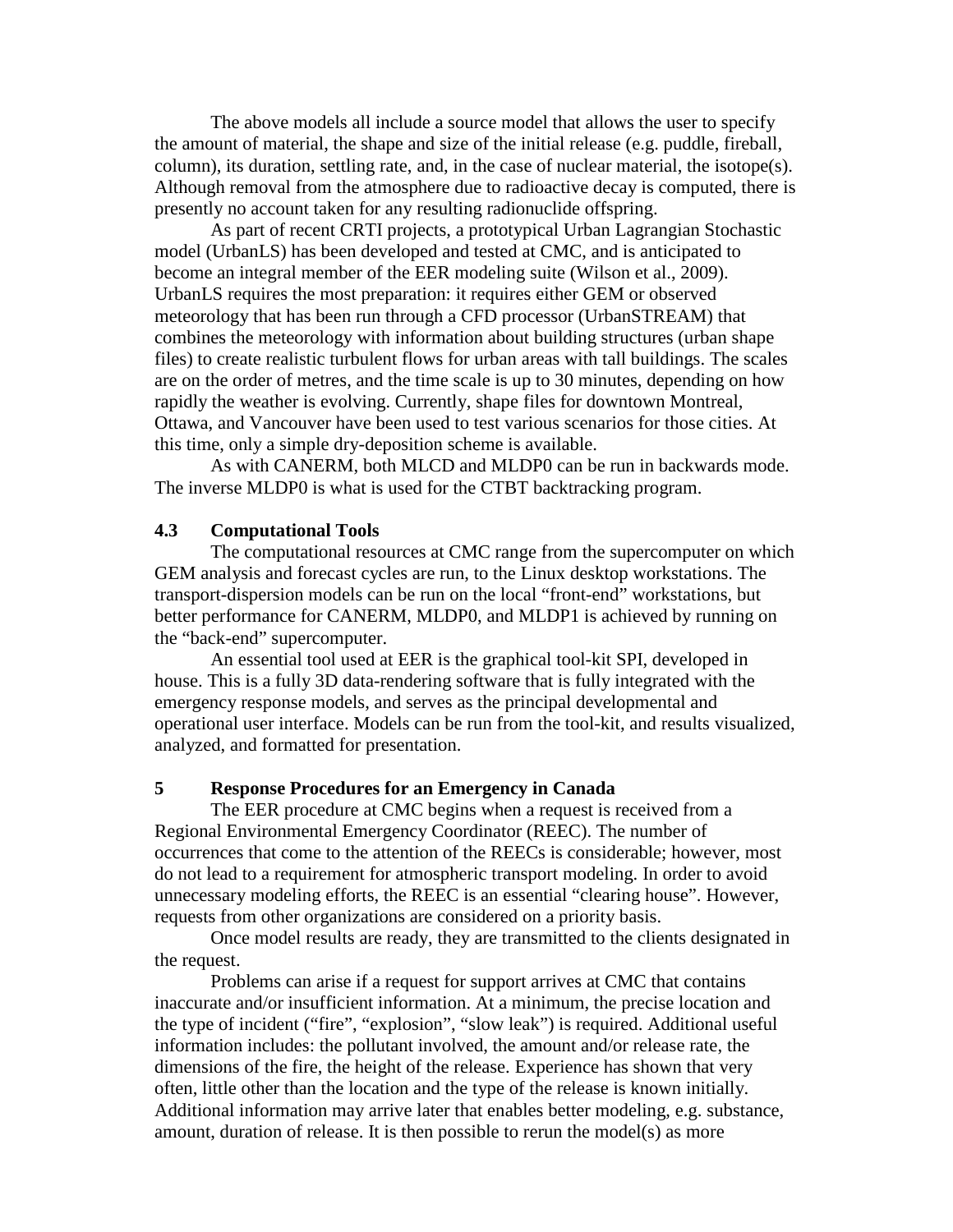information arrives. However, this could lead to the circulation among clients of multiple versions of EER model output, and confusion may result. Adhering to the communication procedures via the REEC and its designated officers and contacts will do much to reduce the chances of this occurring. Ideally, additional information should refine – but not substantially alter – what was provided earlier.

Commercial atmospheric dispersion software exists that can be quickly run on laptops by lay-people. While the convenience of commercial models cannot be disputed, great care must be exercised. The results from a model are highly influenced by the parameters employed. Knowledge of the physical and chemical properties of the material, and of changing weather conditions, is vital. Such a case will be presented in the following section.

#### **6 An Example of Emergency Response: the Edmundston Tire Fire**

Early on the morning of June 1, 2008, a fire broke out at a tire-disposal facility near Edmundston, New Brunswick, leading to concerns about the effect of  $SO<sub>2</sub>$  on the nearly population. EER was initially given the time and street address of the fire. Further information provided estimates of the release rate of  $SO<sub>2</sub>$  that enabled further refinement of the source term for a second model run.



**Figure 1 - Ground-level concentration, 2:00 local time on June 1, 2008. Colour bars represent ERPG threat levels of 39, 7.9, and 0.79 mg/m3 (ERPG3, ERPG2, and ERPG1). The darkest colour in the plume indicates values below 0.79 mg/m3 .**

One interesting aspect of this case is that the wind direction almost completely reversed over the course of a few hours. Initially the smoke drifted westward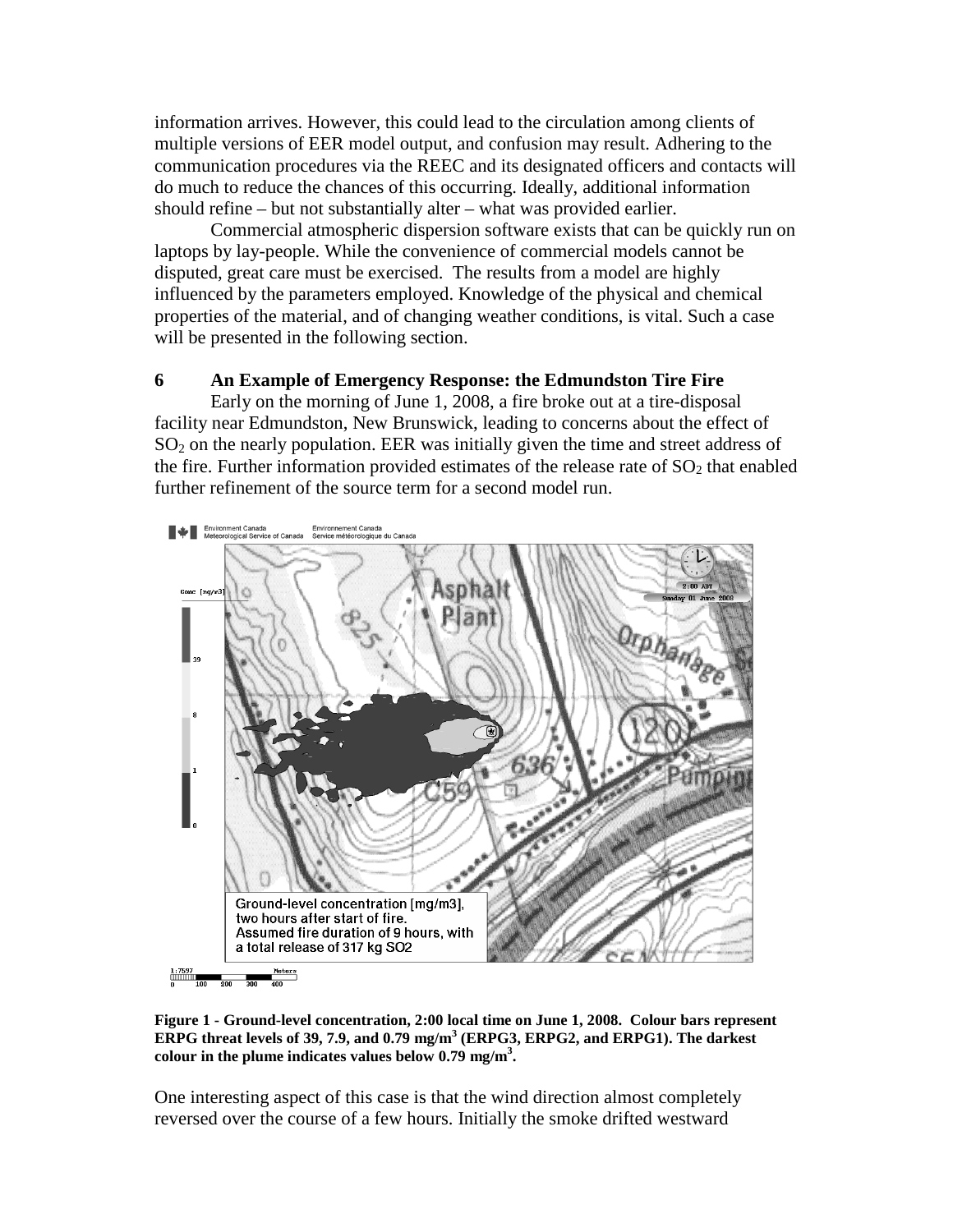(Figure 1), but as the wind shifted (Figure 2), the plume moved toward more denselypopulated areas (and in the direction of the U.S. border).



**Figure 2 – As Figure 1, at 8:00 local time.**

# **7 Conclusion**

The mandates and activities of the Environmental Emergency Response section of the Canadian Meteorological Centre have been presented. The models used have been briefly described. An example of an emergency response has been given that highlights the need for accurate meteorological input.

# **8 References**

Pudykiewicz, J., "Numerical Simulation of the Transport of Radioactive Cloud from the Chernobyl Nuclear Accident", *Tellus*, 40B, pp. 241-259, 1988.

Pudykiewicz, J., "Simulation of the Chernobyl Dispersion with a 3-D Hemispheric Tracer Model", *Tellus*, 41B, pp. 391-412, 1989.

Thomson, D.J., "Criteria for the Selection of Stochastic Models for Trajectories in Turbulent Flows", *Journal of Fluid Mechanics*, 180, pp. 529-556, 1987.

Wilson, J.D., and Sawford, B.L., "Lagrangian Stochastic Models for Trajectories in the Turbulent Atmosphere", *Boundary-Layer Meteorology*, 78, pp. 191-210, 1996.

Wilson, J.D., Yee, E., Ek, N., D'Amours, R., "Lagrangian Simulation of Wind